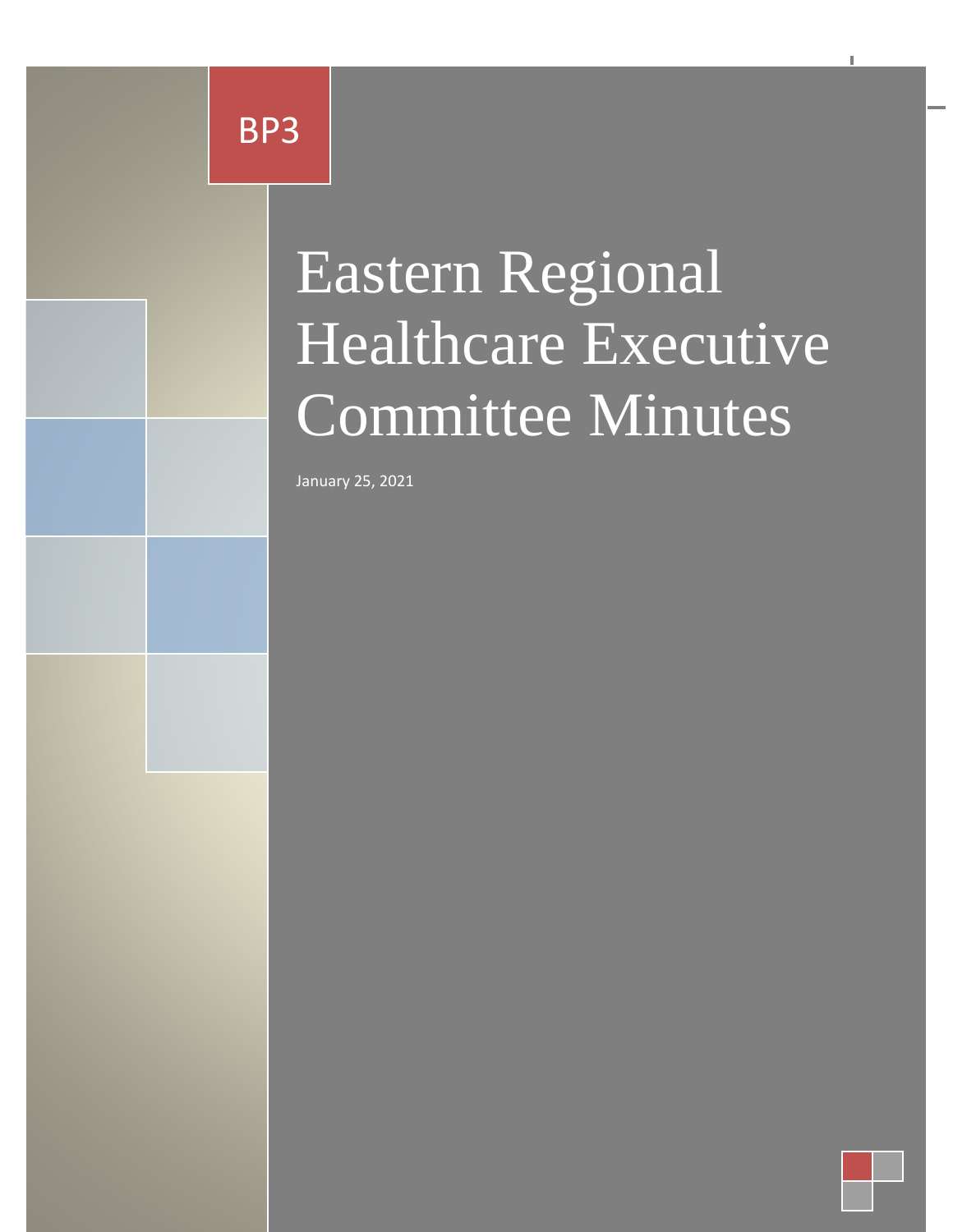**Eastern Regional Healthcare Coalition Executive Committee Meeting August 5, 2021 @MSU Extension Office in Sidney, MT @0900 - 1200**

# Documents and materials provided for the meeting:

Meeting Agenda, January 25, 2021 PowerPoint Presentation, January 25, 2021 Meeting Minutes, August 5, 2020 Budget to Date ERHCC Draft Burn Surge Annex V1.2 ERHCC Combined Preparedness and Response Plan 1/22 Update ERHCC Executive Committee Attendance ERHCC HID Response AAR/IP ERHCC Red Comms TTX AAR/IP Standard Reunification Method Reunification Exercise Vendor Opportunity

# Call to Order

#### **Chairman Peter Leyva called the meeting to order at 10:02 am.**

#### **Roll Call**

#### **Members Present:**

- Bridget Norby, Daniels Memorial Hospital/EMS
- Casey Driscoll, MHA Southern Region HealthCare Coalition
- Cindia Ellis, One Health/Custer County PH
- Cindee McKee, MHA MT Health Research & Education Foundation
- Clay Lammers, Garfield County EMS/Sheriff
- Don McGiboney, MT DPHHS HPP
- Heidi Visocan, Sheridan County EMS/Sheriff
- Julie Brodhead, Richland County PH
- Kitty Songer, MHA Central Region Healthcare Coalition
- Kyrsten Brinkley, MHA Western Region HealthCare Coalition
- Lois Leibrand, Daniels County PH
- Peter Leyva, Chair/Prairie Community Hospital
- Robbie Kavon, MHA Eastern Region HealthCare Coalition
- Todd Opp, Glendive Medical Center

#### **Guests Present:**

• **None**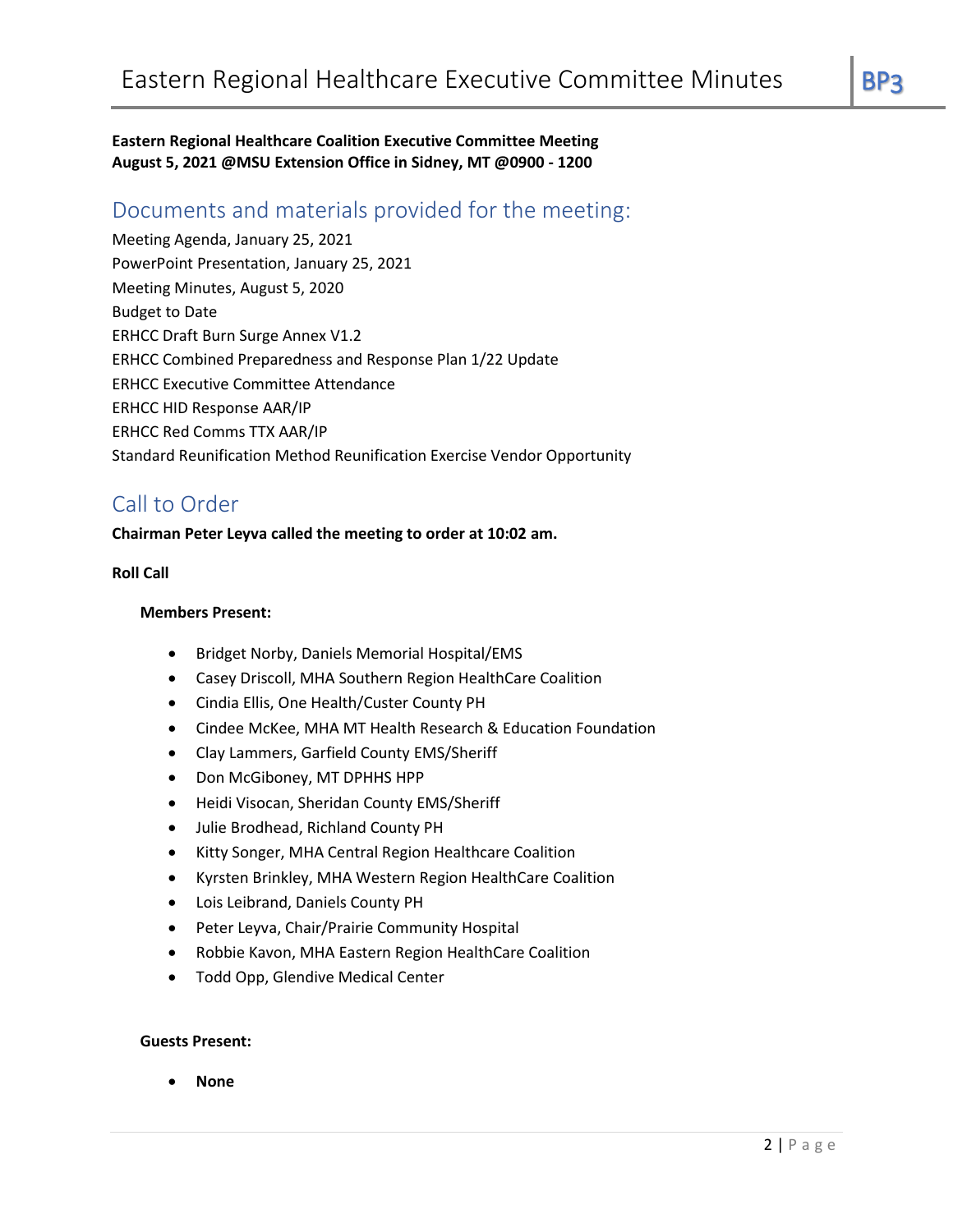- Deborah French, Rosebud Healthcare Center
- Jeff Gates, MT DES
- Sue Davis, Phillips County Hospital
- Gary Zimmerman, MT DPHHS PHEP

# Old Business

# Meeting Minutes

#### **August 5, 2021**

- Motion to Approve as presented by Bridget Norby
- Second by Cindia Ellis
- Approved unanimously

# Treasurer's Report

Cindee McKee reviewed the current budget to date

- Advanced Burn Life Support (ABLS)
	- $\circ$  Cost is \$10,500. Stat Air in Glasgow has offered space to hold this class on April 25<sup>th</sup>.
	- $\circ$  Potential for a second class, tentatively set for June 25<sup>th</sup> in Miles City.
	- o An offer for financial assistance from the DPHHS Chronic Prevention Bureau and Health Promotion Bureau's EMS& Trauma Section has been made.
- Regional Meetings
	- o They will be in May in conjunction with the annual PHEP Workshops.
	- o We will need to decide on travel cost reimbursements for attendees (milage, lodging, etc.).
- National Healthcare Coalition Preparedness Conference (NHCPC)
	- o Todd Opp attended the conference in Orlando this past Nov 30 to Dec 2.
- Burn Surge Annex TTX
	- $\circ$  Robbie mentioned that we will have to hold a Table-top exercise to validate the new Burn Surge Annex Draft. There are funds forecast to cover some costs for this.
	- o Jason Mahoney from 373 Consulting it willing to facilitate this.
	- $\circ$  Peter Leyva asked for an email to be distributed so that the appropriate entities are recruited. Julie Brodhead agrees.
	- o Motion to obligate funds to this required project by Julie Brodhead
	- o Seconded by Bridget Norby
	- o Motion carried unanimously
- Coalition Clinical Advisor position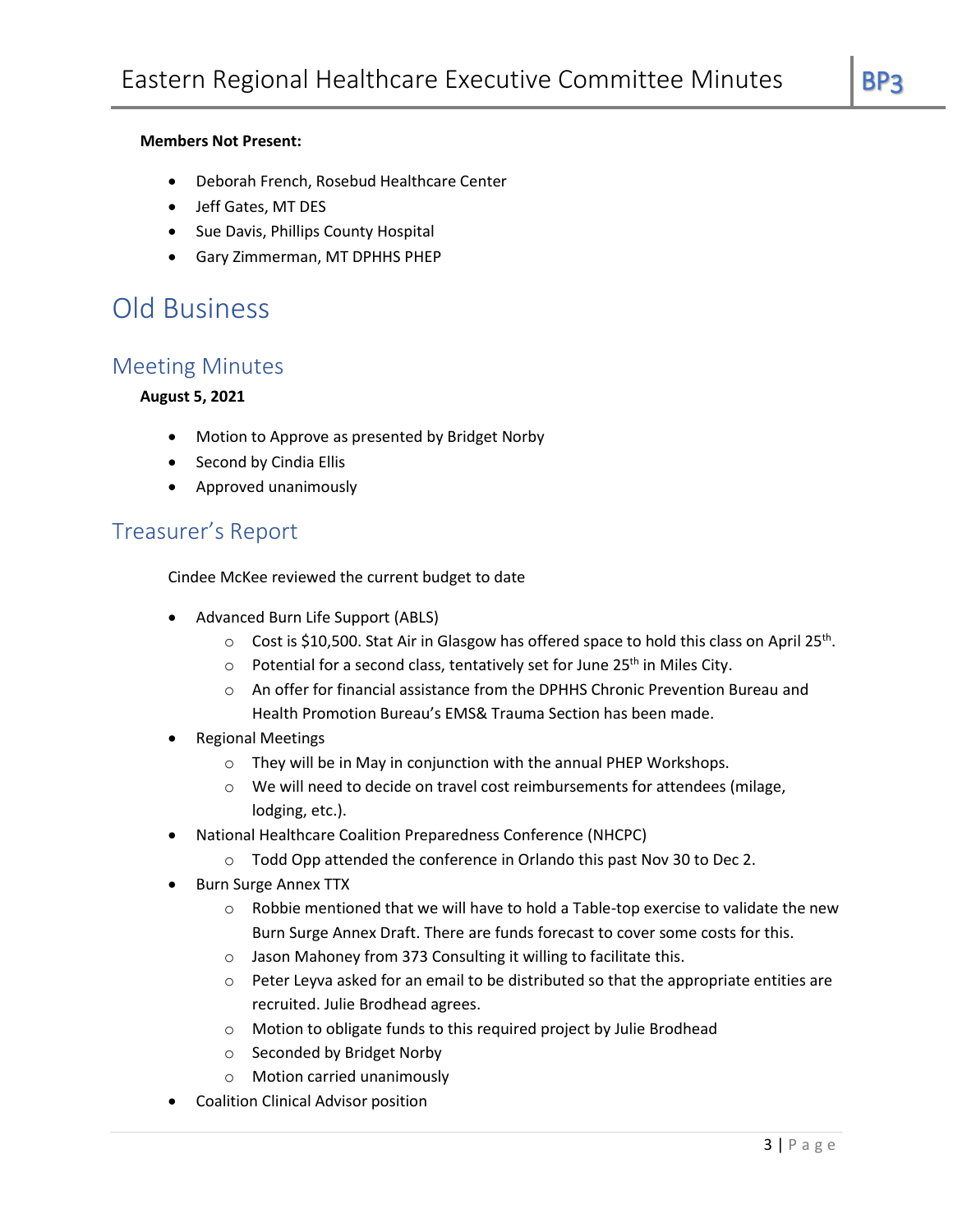- $\circ$  Robbie Kavon reviewed the status of Clinical Advisor discussion from the August 5 meeting. The proposal is to have one Clinical Advisor that is shared between all Regional Healthcare Coalitions.
- o Provide a stipend of \$1,500 per Regional Healthcare Coalition.
- o The role of the Clinical Advisor position is to validate plans and other projects to ensure patient care is maintained and to be our advocate when in discussions with CEOs and Administrators.
- $\circ$  Motion to accept the Nurse Position within MHA who has dealings with DONs and other connections around the state by Julie Brodhead.
- o Seconded by Todd Opp
- o Motion carries unanimously
- Family Reunification Training
	- o This is a required deliverable.
	- o Cost for training to help us meet this goal is \$17,000. The course permits 100 participants. We are hopeful to hold 2 of these courses in the State. ERHCC would combine with the SRHCC for a class and share expenses.
	- o Additional costs might consist of providing snacks and beverages to participants.
	- o It was suggested for us to wait to see what happens with the ABLS courses.
- Advanced Disaster Life Support (ADLS)
	- o Scheduled for May 27-28 at Fairmont Hot Springs.
	- o More to come on this soon.

# Upcoming Training

- Basic Disaster Life Support
- Advance Disaster Life Support
	- $O$  May 27 28, 2022
- Advanced Burn Life Support
	- o April 25, 2022
		- Stat Air, Glasgow, MT
		- 25 seats available
	- o June 8, 2022
		- Sleep Inn, Miles City, MT
		- 25 seats available
- Medical Response & Surge Exercise (MRSE)
	- o Previously known as Regional Coalition Surge Test
	- o Need commitments to participate from four core members (Hospital, Public Health, EMS, Emergency Management)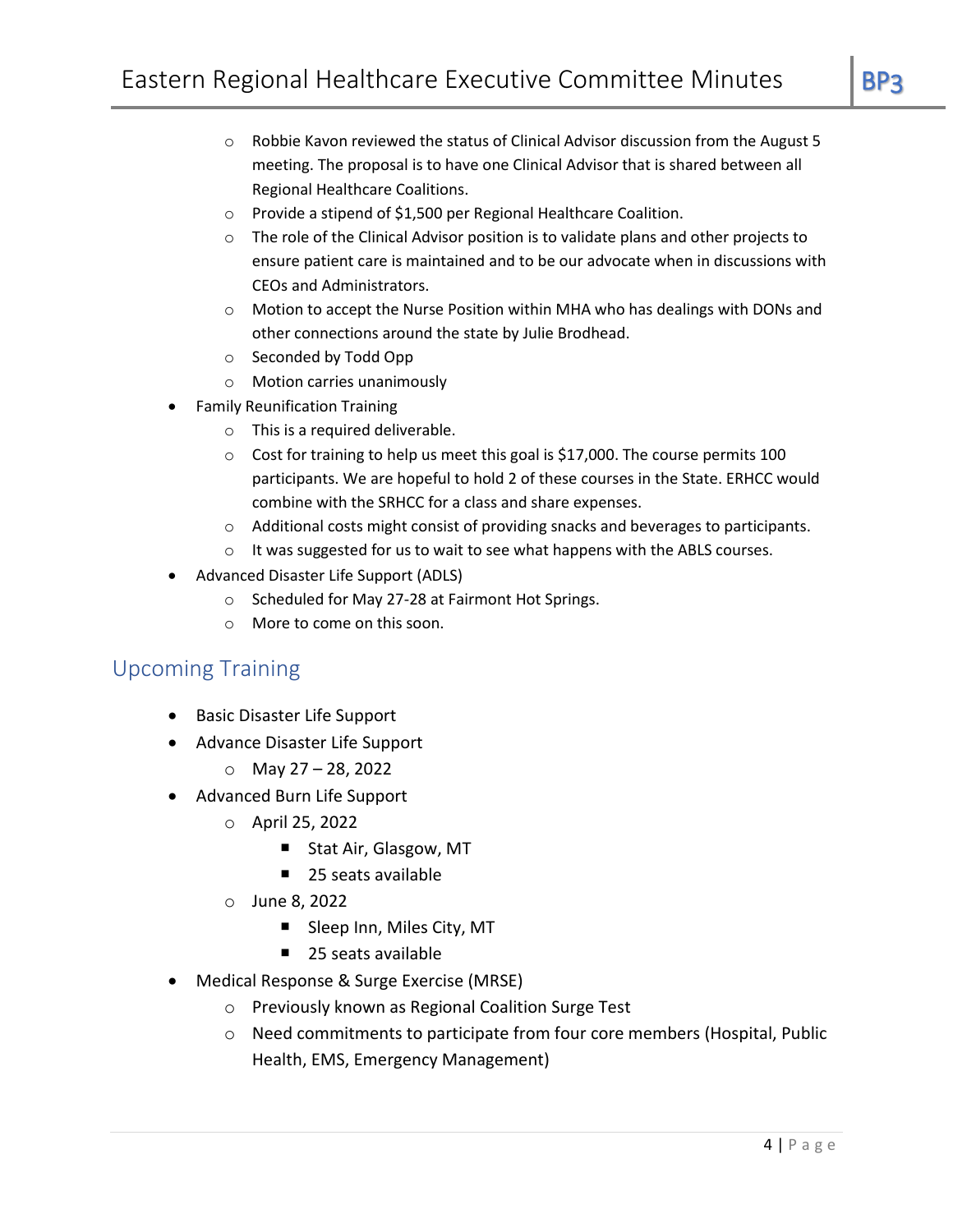$\circ$  Cindee McKee mentioned that is has been waived by HHS ASPR the previous 2 years. We are hopeful that will happen again since hospitals have been non-stop busy for 2 years with an actual incident.

# Projects

- PAPR
	- o All have been delivered
- Pediatric Equipment
	- o A small number of items have not yet been delivered
- Amateur Radios
	- o Casey Driscoll, SRHCC Coordinator, briefed what she had learned from Charlie Hanson.
	- o All items have been ordered and most have been delivered to Helena.
	- $\circ$  Once a location in Billings is determined, then the equipment can be moved there for work to begin on programming.
- National Healthcare Coalition Preparedness Conference
	- o Todd Opp attended the conference in Orlando this past Nov 30 to Dec 2.
		- Lots of good sessions.
		- Size of the Conference was much smaller than in the past.
	- $\circ$  Don McGiboney briefed that the primary take-away was on how other states had enacted emergency operations at all levels as one team.
	- o Cindee McKee briefed that there were powerful plenary sessions and COVID sessions. It was tough on all HCCs to attend.
- Membership
	- $\circ$  Robbie Kavon displayed the Executive Committee participation roster.
		- Robbie will update it.

# New Business

- Documents to review, Provided by Robbie Kavon prior to the meeting
	- o Preparedness and Response Plan
		- Open floor for discussion on this updated document.
		- Robbie briefed that the updates were minor corrections to improve flow.
		- Cindee McKee mentioned that the HHS ASPR deliverables were validated to be covered in the document.
		- Motion to approve with the updates by Todd Opp.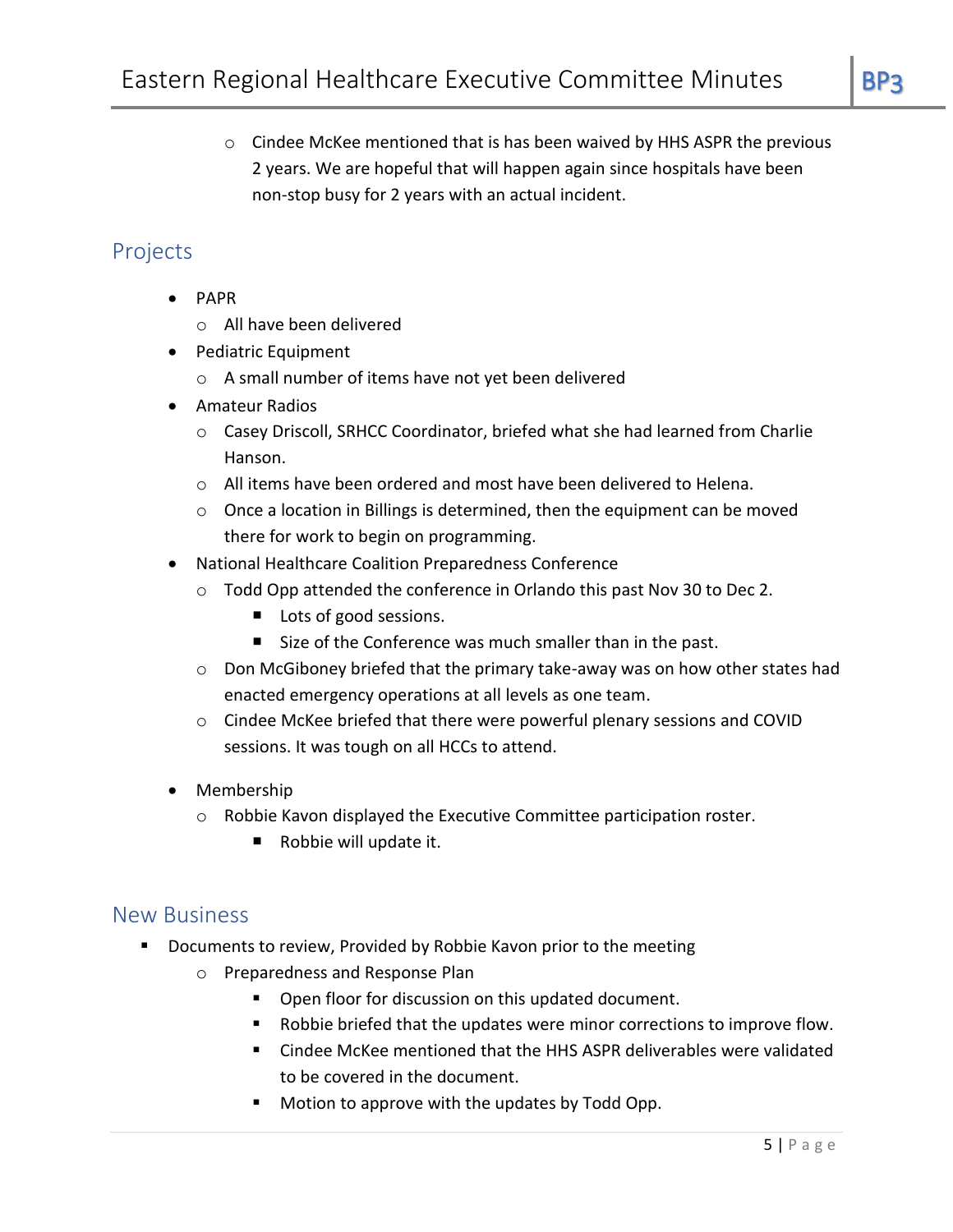- Seconded by Cindia Ellis
- Motion carried unanimously.
- o Draft HVA update
	- Updated along with the other RHCCs by the HPP team.
	- It was difficult without being contributed to by facilities and organizations within the RHCC.
	- Removed similar entries to minimize confusion.
	- Motion to approve as presented by Julie Brodhead.
	- Seconded by Clay Lammers.
	- Motion carried unanimously
- o RedComms AAR/IP
	- Robbie Kavon reviewed the document for everyone.
	- There have been some updates to unfinished items.
	- Motion to approve the updates by Julie Brodhead.
	- Seconded by Todd Opp.
	- Approved unanimously.
- o HID AAR/IP
	- Robbie Kavon reviewed the document for everyone.
	- There have been some updates to unfinished items.
	- Motion to approve the updates by Bridget Norby.
	- Seconded by Clay Lammers.
	- Approved unanimously.
- o Draft Burn Surge Annex
	- Cindia Ellis had a question for clarification about training mentioned on page 16, para 2.4.2.
	- There weren't any other comments.
	- If anyone has comments they should be sent to Robbie Kavon promptly.
- o Bylaws Update
	- The updated Bylaws were sent out and posted on the HCC website as well as in EM Resource.
- o Medical Response and Surge Exercise (MRSE)
	- Need a commitment from any hospitals, EMS, Public Health, and Emergency Management
- o Membership Meeting
	- Tentatively set for May 5 in Miles City at the Sleep Inn.
	- **■** In conjunction with the PHEP Workshop on May  $4<sup>th</sup>$  at the Sleep Inn.
	- Does anyone have ideas for topics?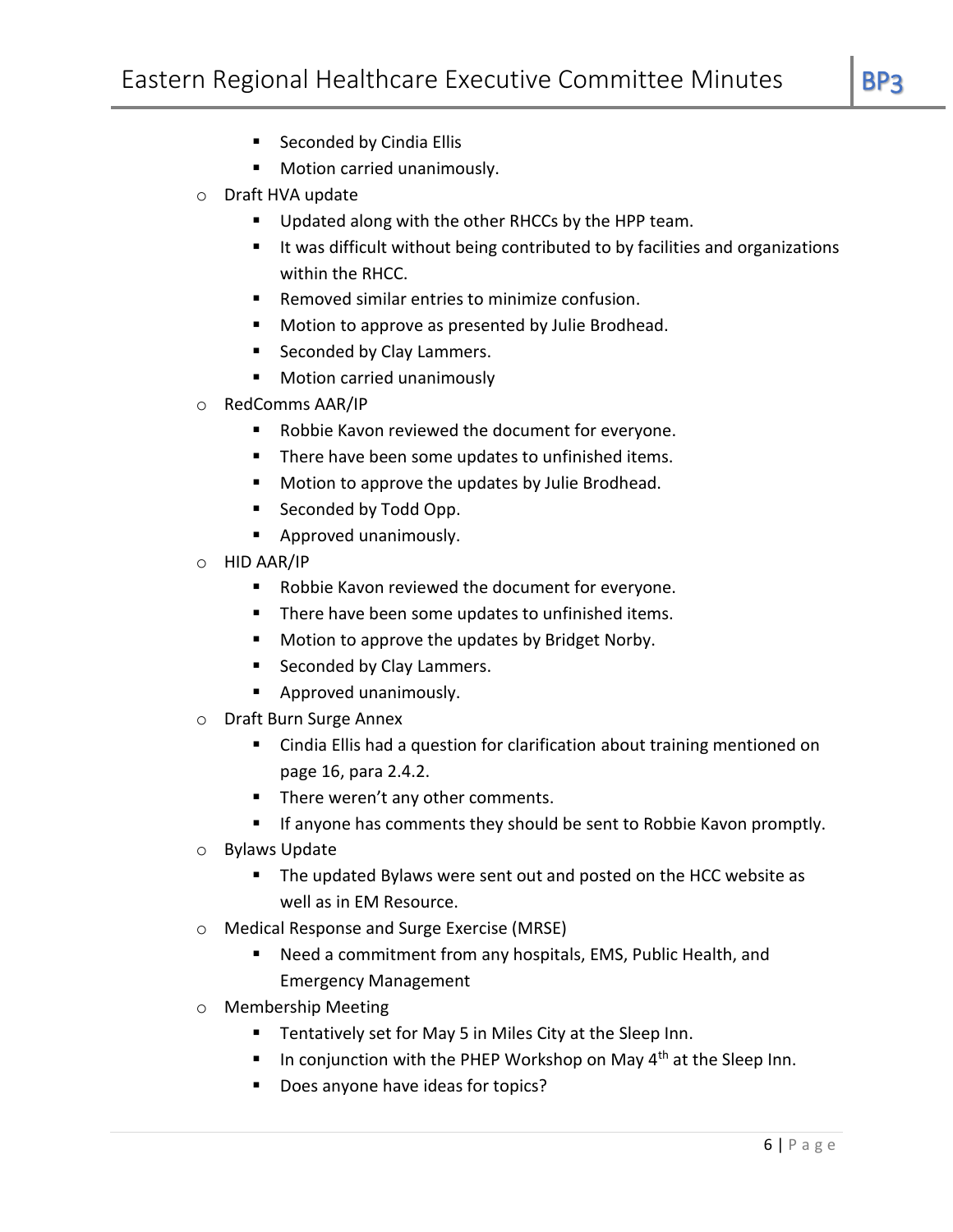- ICS Hybrid course
- Bridget Norby suggested a CALS course.
- Peter Leyva mentioned that some type or worker mental health, such as the Emotional Trauma Life Support class.

# ■ Closing

- Staff Roundtable
	- o DES, Jeff Gates. Not present
	- o HPP, Don McGiboney
		- The next year budget period 4 should be out very soon.
		- Collaborating with PHEP for a state-wide exercise next year.
	- o HCC Director, Cindee McKee
		- Working with staff on
			- MRSE
			- COOP
			- Supply Chain integrity
			- ESF8 Advisory Council
			- ABLS training in each RHCC
			- HPP CPGs next week
			- Burn Annexes
	- o Western RHCC, Kyrsten Brinkley
		- Pediatrics equipment other items that Robbie has already mentioned
	- o Southern RHCC, Casey Driscoll
		- Amateur Radios along with Robbie
		- **■** Trainings and deliverables being worked on
	- o Central RHCC, Kitty Songer
		- Same. As well as a potential ABLS course in Conrad.
	- o Eastern RHCC, Robbie Kavon
		- Same as everyone mentioned.
	- o One Health, Custer County, Cindia Ellis
		- Fergus County PH has split out from the Central MT Health District.
	- o Daniels Co Hospital, Bridget Norby
		- EMS in EPIC along with hospitals.
		- Drills and education potentials.
		- Short on Lab materials.
		- Short on Blood.
		- She did an ICS300 course.
		- CHEC certified now.
	- o Sidney Health, Todd Opp